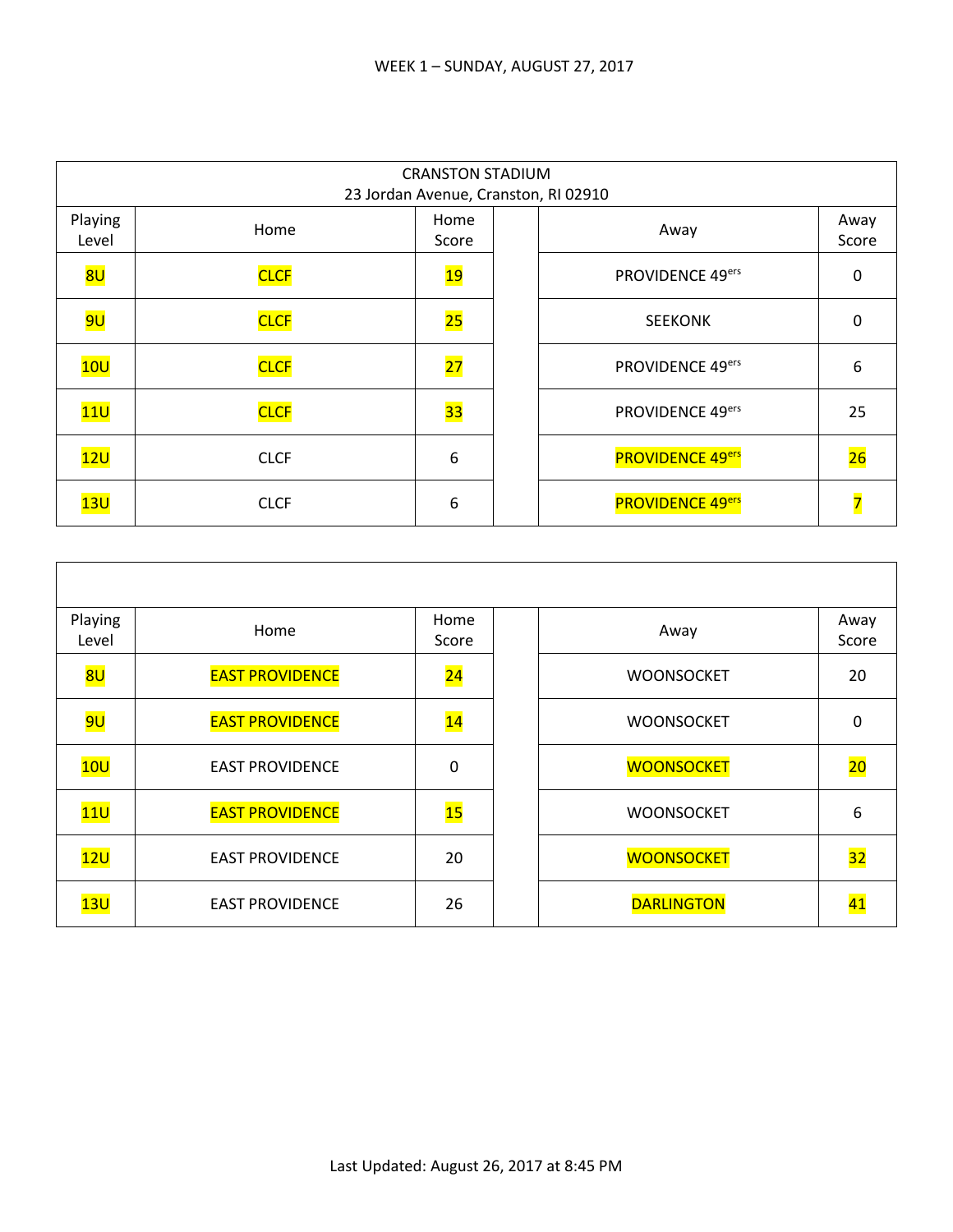|                  | VETERAN'S MEMORIAL PARK (Nathanael Greene School)<br>271 Smithfield Avenue, Pawtucket, RI 02860 |               |  |                                |               |  |  |
|------------------|-------------------------------------------------------------------------------------------------|---------------|--|--------------------------------|---------------|--|--|
| Playing<br>Level | Home                                                                                            | Home<br>Score |  | Away                           | Away<br>Score |  |  |
| <mark>9U</mark>  | <b>FAIRLAWN</b>                                                                                 | 6             |  | <b>CENTRAL FALLS</b>           | <u> 19</u>    |  |  |
| 10U              | <b>FAIRLAWN</b>                                                                                 | 30            |  | <b>EXETER / WEST GREENWICH</b> | 0             |  |  |
| 11U              | FAIRLAWN                                                                                        | 13            |  | <b>CENTRAL FALLS</b>           | <u> 19</u>    |  |  |
| 12U              | <b>FAIRLAWN</b>                                                                                 | 12            |  | <b>CENTRAL FALLS</b>           | 6             |  |  |
| 13U              | <b>FAIRLAWN</b>                                                                                 | 0             |  | <b>CENTRAL FALLS</b>           |               |  |  |

|                  | <b>DURFEE HIGH SCHOOL</b><br>360 Elsbree Street, Fall River, MA 02720 |                          |  |                    |                 |  |  |
|------------------|-----------------------------------------------------------------------|--------------------------|--|--------------------|-----------------|--|--|
| Playing<br>Level | Home                                                                  | Home<br>Score            |  | Away               | Away<br>Score   |  |  |
| <mark>8U</mark>  | <b>FALL RIVER</b>                                                     | $\overline{\mathbf{13}}$ |  | <b>JOHNSTON</b>    | 6               |  |  |
| <mark>9U</mark>  | <b>FALL RIVER</b>                                                     | $\overline{21}$          |  | <b>JOHNSTON</b>    | 20              |  |  |
| 10U              | <b>FALL RIVER</b>                                                     | $\overline{14}$          |  | <b>JOHNSTON</b>    | 13              |  |  |
| 11U              | <b>FALL RIVER</b>                                                     | 34                       |  | <b>NEW BEDFORD</b> | 12              |  |  |
| 12U              | <b>FALL RIVER</b>                                                     | 6                        |  | <b>JOHNSTON</b>    | 30 <sub>o</sub> |  |  |
| 13U              | <b>FALL RIVER</b>                                                     | 34                       |  | <b>JOHNSTON</b>    | 0               |  |  |
| 14U              | <b>NORTH PROVIDENCE</b>                                               | $\mathbf 0$              |  | <b>WOONSOCKET</b>  | 20              |  |  |
| 14U              | <b>PROVIDENCE 49ers</b>                                               | 31                       |  | <b>NEW BEDFORD</b> | 0               |  |  |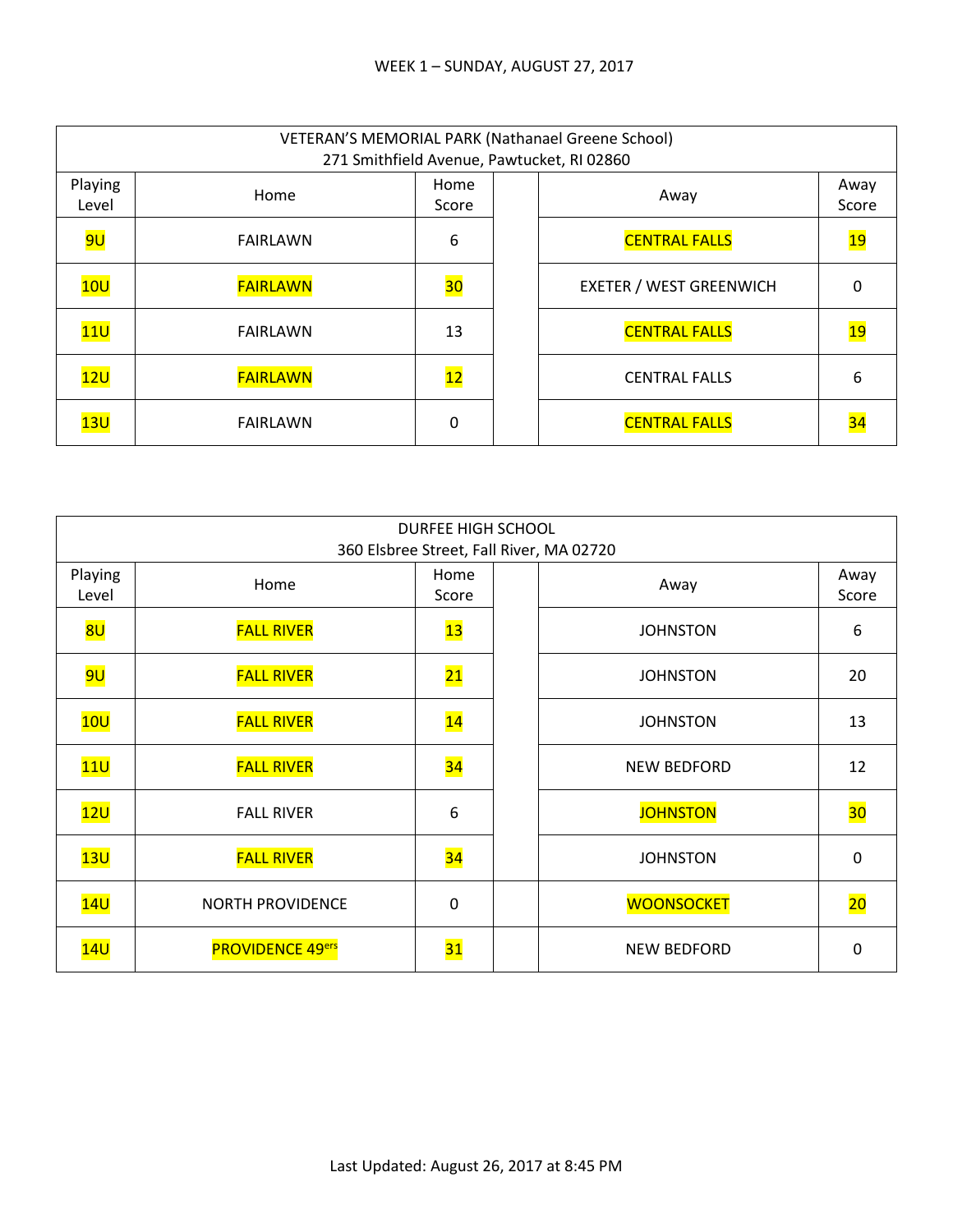|                  | LINCOLN HIGH SCHOOL<br>135 Old River Road, Lincoln, RI 02865 |                         |  |                             |                 |  |  |
|------------------|--------------------------------------------------------------|-------------------------|--|-----------------------------|-----------------|--|--|
| Playing<br>Level | Home                                                         | Home<br>Score           |  | Away                        | Away<br>Score   |  |  |
| 8U               | <b>LINCOLN</b>                                               | 0                       |  | <b>KILLINGLY - BROOKLYN</b> | $\overline{24}$ |  |  |
| <mark>9U</mark>  | <b>LINCOLN</b>                                               | $\overline{24}$         |  | KILLINGLY - BROOKLYN        | 7               |  |  |
| 10U              | <b>LINCOLN</b>                                               | 26                      |  | KILLINGLY - BROOKLYN        | 0               |  |  |
| 12U              | <b>NEW BEDFORD</b>                                           | $\overline{27}$         |  | <b>NORTH PROVIDENCE</b>     | 6               |  |  |
| 12U              | <b>LINCOLN</b>                                               | $\overline{\mathbf{z}}$ |  | KILLINGLY - BROOKLYN        | 0               |  |  |
| 13U              | <b>LINCOLN</b>                                               | 30                      |  | KILLINGLY - BROOKLYN        | O               |  |  |

|                  | NORTH SMITHFIELD HIGH SCHOOL<br>412 Greenville Road, North Smithfield, RI 02896 |               |  |                                |               |  |  |
|------------------|---------------------------------------------------------------------------------|---------------|--|--------------------------------|---------------|--|--|
| Playing<br>Level | Home                                                                            | Home<br>Score |  | Away                           | Away<br>Score |  |  |
| 8 <sub>U</sub>   | <b>NORTH SMITHFIELD</b>                                                         | 19            |  | <b>FAIRLAWN</b>                | 26            |  |  |
| <mark>9U</mark>  | <b>NORTH SMITHFIELD</b>                                                         | 27            |  | <b>NORTH PROVIDENCE</b>        | 12            |  |  |
| 11 <sub>U</sub>  | <b>NORTH SMITHFIELD</b>                                                         | 13            |  | <b>NORTH PROVIDENCE</b>        | 6             |  |  |
| 13U              | <b>NORTH SMITHFIELD</b>                                                         | 36            |  | <b>EXETER / WEST GREENWICH</b> | ი             |  |  |